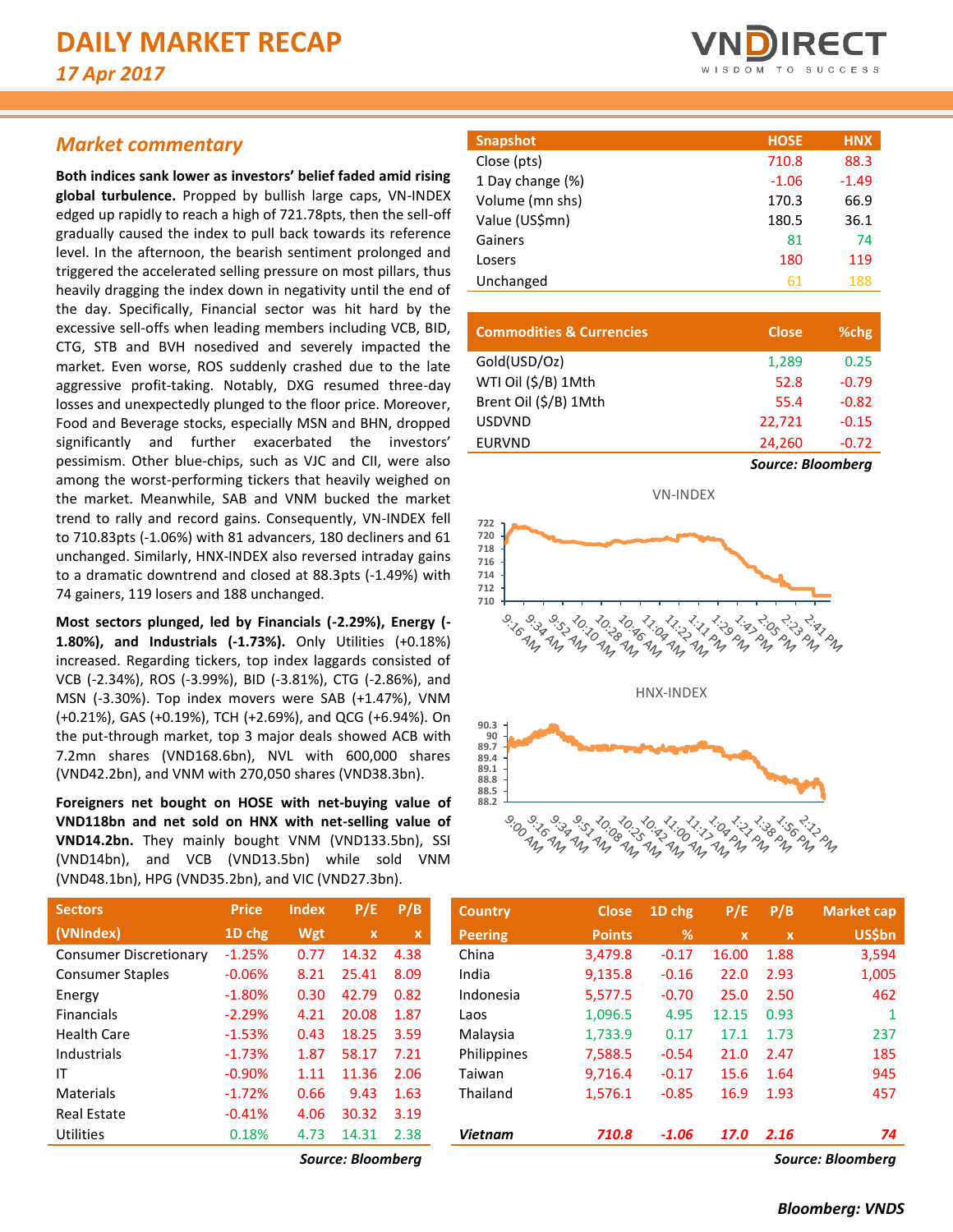

# **Market News**

**Oil declined below US\$53 a barrel as the U.S. continued to ramp up drilling, stoking concern that the nation's surge in output this year will offset OPEC-led efforts to cut a global supply surplus.** Futures fell as much as 1% in New York, paring last week's 1.8% advance. U.S. explorers added 11 rigs last week, capping the longest stretch of gains since 2011, according to Baker Hughes Inc. data. Prices fell even after Saudi Arabian Oil Co. Chief Executive Officer Amin Nasser said the global oil market is moving closer to balance despite the U.S. shale boom. *(Bloomberg)*

# **Corporate News**

**Vietnam Dairy Products JSC (VNM VN) - 2017 AGM and shareholder's activity:** In 2017 AGM, VNM's shareholders have approved 2017 business targets with VND51trl in revenue (+8% YoY), VND11.8trl in EBT (+5% YoY), VND9.735trl in EAT (+4% YoY). In addition, VNM will use minimum 50% of EAT to pay 2017 cash dividend, of which the first cash dividend is expected in Aug-Sep 2017 and the second one is expected in May-Jun 2018. The company also plans to achieve VND80trl in 2021 revenue (75% from domestic markets and 25% from oversea markets) with the average annual growth rate of revenue earned domestically of 10%. Besides, VNM has been approved to pay the remaining 2016 cash dividend of VND2,000/share (est. 2016 dividend yield of 4.23%). The ex-date and payment date will be May 04 and May 22, respectively. Moreover, shareholders have approved the management structure change from Supervisory Board to Audit Committee and the increase of BoD members from 6 to 9 members in 2017-21 period. Notably, Mr. Nguyen Ba Duong - Chairman cum CEO of Coteccons Construction JSC - and Mr. Do Le Hung - Big C Vietnam's Director of Internal Audit and Control - are among 9 members of VNM's BoD. For further information, SCIC Investment Limited Company (SIC) divested its entire stake of 336,070 VNM shares (0.023%) via order-matching method from Mar 31 to Apr 11. *(Vinamilk.com.vn, Cafef.vn, & Hsx.vn)* 

**Vietnam National Petroleum Group (PLX - unlisted) - 2017 AGM and business plan, and 2016 dividend payment:** According to PLX's announcement, the company will hold 2017 AGM on Tuesday, Apr 25, 2017 at International Convention Centre, No. 11 Le Hong Phong Str., Ba Dinh Dist., Hanoi. Specifically, in the AGM, the BoD plans to submit 2016 business results with net revenue of over VND123.097trl (-16.2% YoY), EBT of VND6.3trl (+48.8% YoY) and EAT of VND5.165trl (+50.2% YoY). Additionally, with such results, the corporation will seek the Ministry of Industry and Trade's approval for the plan of paying 2016 cash dividend of VND3,224/share. Besides, for 2017, PLX will also propose 2017 business plan with consolidated revenue and EBT targeted at VND143.208trl (+16.3% YoY) and VND4.68trl (+17% YoY), respectively. *(Cafef.vn)*

**Vietnam Joint Stock Commercial Bank for Industry and Trade (CTG VN) - merge plan:** State Bank of Vietnam requests CTG and Petrolimex Group Commercial JSB (PG Bank) to come up with new share swap plan, citing information from CTG's shareholders' meeting held Monday in Hanoi. *(Bloomberg)*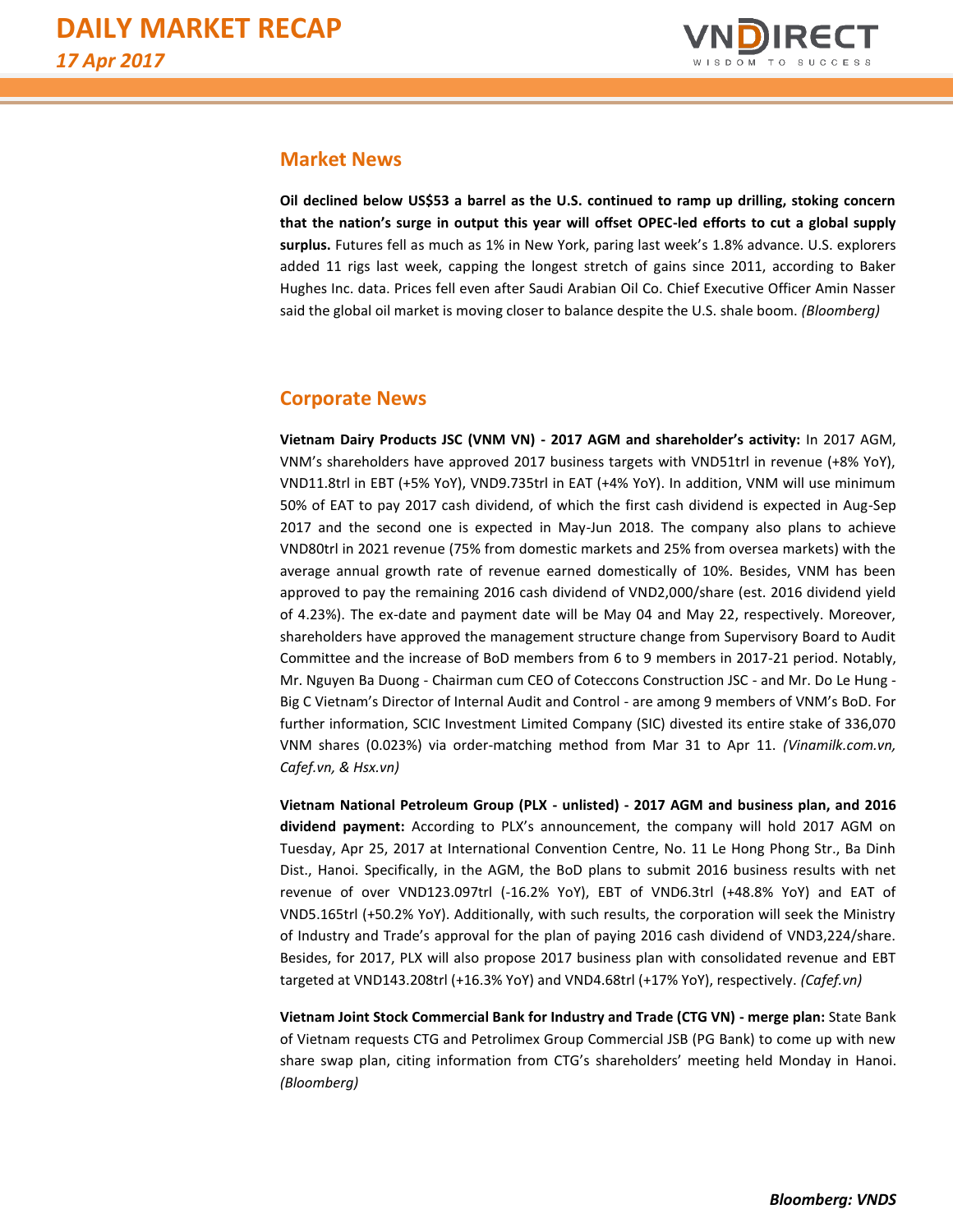

**Hoa Phat Group (HPG VN) - 1Q2017 business results:** In Q1, HPG reached VND10.4trl in revenue (+44% YoY) and VND1.935trl in EAT (+90% YoY). Moreover, HPG sold 505,000 tons of construction steel (+27.9% YoY); thus, market share increased by 2% vs. end-2016 to 24.2%. Besides, regarding steel pipe, the company sold 126,900 tons, raising its market share to 26.53%. *(Hoaphat.com.vn)*

**Masan Group Corporation (MSN VN) - 2017 AGM document:** According to 2016 audited financial report, MSN recorded VND43.297trl in net revenue (+41.4% YoY) and VND3.772trl in EAT (+49.3% YoY). In addition, MSN will seek for shareholders' approval regarding 2017 business targets of VND50-52trl in net revenue (+16%-20% YoY) and VND3.2-3.4trl in EAT & Minority Interest (+15%-22% YoY). Besides, MSN proposes the plan to issue ESOP shares at the price of VND10,000/share. Such shares will be subject to 2-year transfer restriction. Moreover, the company will seek shareholders' approval regarding the private issuance of an additional 13.69mn shares to settle the convertible debts with the original balance of US\$30mn. *(Cafef.vn)*

**Sacom Development and Investment Corporation (SAM VN) - 2017 AGM documents and shareholder's activity:** In 2017 AGM dated on Apr 24, SAM will submit 2016 business results with consolidated revenue of nearly VND1.891trl (-15.2% YoY and only meeting 75.2% of 2016 goal), EBT of VND36.33bn (-49.2% YoY and achieving 30% of full-year plan) and EAT of VND24.15bn. Moreover, for 2017, the company aims to achieve VND2.531bn in revenue (+34% YoY), VND106bn in EBT (+192% YoY) and 3% in minimum dividend ratio (not stated in cash or stock). Furthermore, SAM will seek shareholders' approval for the plan of issuing over 61.56mn bonus shares to the existing shareholders at the ratio of 10,000:3,415, funded by the firm's capital surplus, development & investment fund and undistributed EAT, in order to increase its chartered capital from the owners' equity. In addition, the BoD will also propose all changes in SAM's key personnel. Particularly, Mr. Dao Ngoc Thanh and Mr. Tran Hai Quang have been appointed as the Vice Chairman and BoD member, respectively, since Mar 09 while Mr. Nguyen Hong Hai has also been appointed as the BoD member since Nov 17, 2016. For more information, previously, the BoD has approved the resignation of Vice Chairman Do Van Trac and 2 BoD members including Mr. Nguyen Van Phuong and Mr. Do Thanh Binh. *(Cafef.vn)*

**The Pan Group Joint Stock Company (PAN VN) - 2017 AGM document:** According to PAN's announcement, the corporation will report 2016 business results with consolidated net revenue of VND2.753trl (+4% YoY) and consolidated EAT of VND336.4bn (+6.7% YoY). Moreover, with such results, PAN will propose a plan to change its dividend type from cash to stock and increase 2016 dividend ratio from 10% to 15%. In addition, for 2017, PAN will continue to implement strategy focusing on its core businesses in agricultural and food segments while aiming to achieve 2017 consolidated revenue of VND3.08trl, EBT of VND320bn, EAT of 280bn and dividend ratio of 10% (not stated in cash or stock). Besides, in order to attract high-quality personnel and enhance employee commitment, the BoD will seek shareholders' approval for the plan of issuing 2.5mn ESOP shares to the BoD members, key personnel, as well as PAN's subsidiaries and affiliates at the price of VND10,000/share. Simultaneously, 30,000 treasury shares previously purchased from 2015 ESOP shares of resigned key employees will also be issued to the staff members in 2017. *(Cafef.vn)*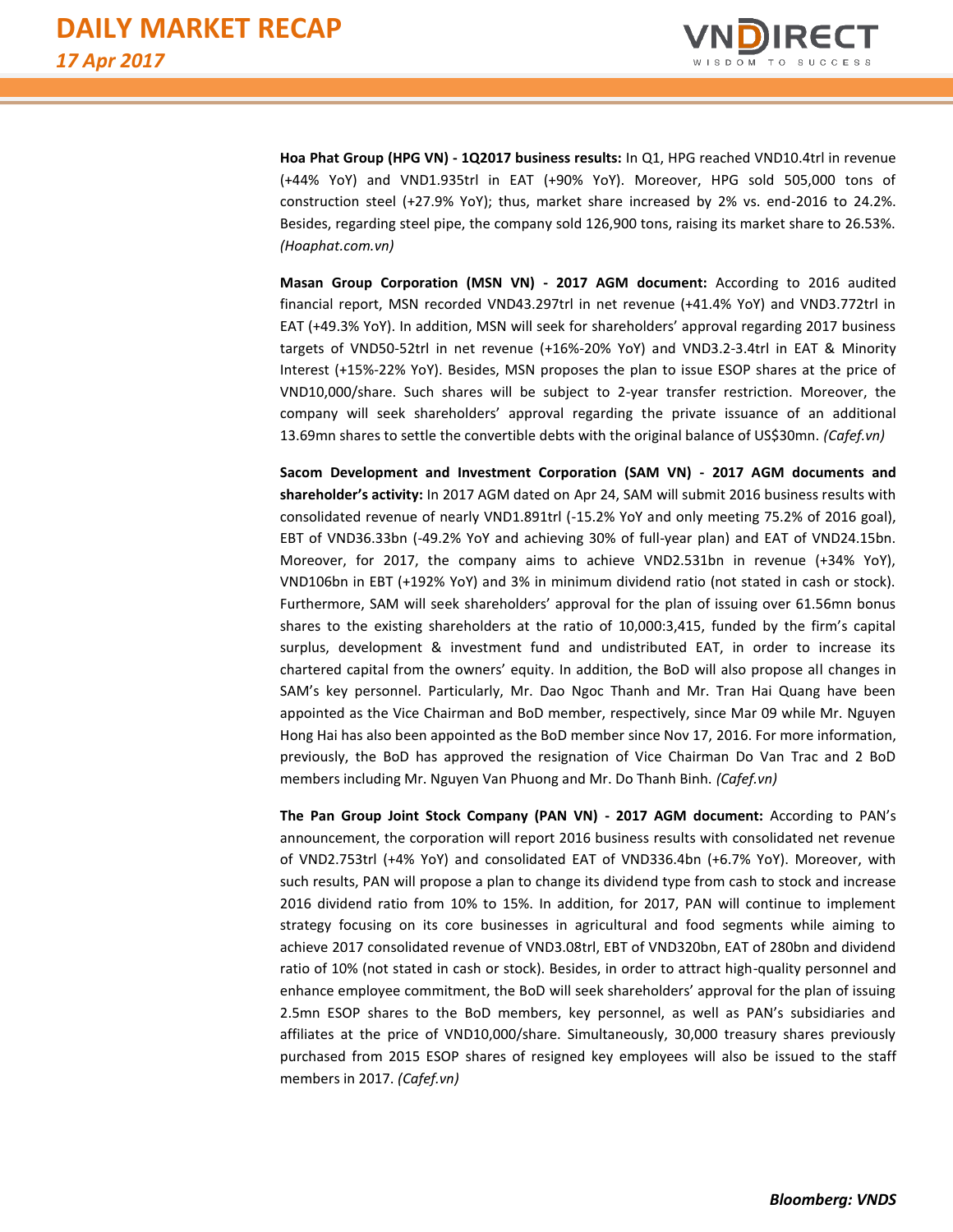

**Novaland Investment Group Corporation (NVL VN) - shareholder's activity:** On Apr 14, Vietnam Securities Depository announced the ownership transfer of 19,518,073 NVL shares (3.31%) from Mr. Nguyen Nhu Pho to Credit Suisse AG, Singapore Branch. *(Cafef.vn)*

**Petrovietnam Gas Joint Stock Corporation (GAS VN) - estimated 1Q2017 business results and 2017 business plan:** At today's 2017 AGM, the BoD disclosed that in 1Q2017, GAS estimated its revenue, EBT and EAT at approx. VND16trl (reaching 30% of whole-year plan), VND2.7trl (meeting 43% of full-year goal) and VND2.1trl (accomplishing 41% of 2016 target), respectively. Furthermore, GAS also submitted 2017 business plan aiming to generate revenue of VND51.479trl (-15% YoY) and EAT of VND5.257trl (-27% YoY), assuming that the oil price is at US\$50/barrel. The company also planned to pay 2017 dividend at the ratio of 30% (not stated in cash or stock). *(Ndh.vn)*

**Masan Resources Corporation (MSR VN - UPCOM) - 2016 business results and 2017 business plan:** At today's 2017 AGM, MSR - a subsidiary of MSN - reported its 2016 business results with VND4.048trl in net revenue (+51.9% YoY) and VND115.3bn in EAT (+36.8 YoY and only reaching 52% of 2016 plan). The failure in accomplishing 2016 targeted EAT was due to the surge in both COGS and financial expenses. Thus, MSR planned to not pay 2016 dividend. Besides, MSR also proposed 2017 business plan with net revenue at VND5.38-5.6trl (+33-38% YoY) and EAT at VND150-290bn (+36-164% YoY). *(Cafef.vn)*

**Hang Xanh Motors Service JSC (HAX VN) - 2017 AGM:** In 2016, HAX recorded VND2.865trl in revenue (+58% YoY and exceeding the year target by 20%) and VND74.16bn in EAT (+164% YoY and surpassing the full-year goal by 106%). The company decided to issue 8,538,920 bonus shares to the existing shareholders at the ratio of 10:6 in order to increase capital from the owner's equity and issue 572,459 ESOP shares in 2Q-3Q2017 after getting approved by State Securities Commission (SSC). The ESOP shares will be subject to 1-year transfer restriction from the date of issuance. Besides, HAX's shareholders have approved 2017 business plan of VND4.3trl in net revenue, VND120bn in EBT, and VND96bn in EAT. For further information, shareholders have approved the dismissals of Mr. Le Van Hiep from BoD member position and Ms. Hoang Thi Minh Nguyet and Ms. Nguyen Thi Hong from Supervisory Board members. Instead, the appointments of Mr. Le Dinh Viet to be new BoD member and Ms. Chu Thi Ngoc Huyen and Ms. Nguyen Thanh Ha to be new Supervisory Board members have been approved. *(Cafef.vn)* 

**Lam Son Sugar JSC (LSS VN) - shareholder's activity:** Thang Long Hanoi Investment and Trade JSC, which relates to Ms. Le Thi Phuong Thao - daughter of Vice Chairman Le Trung Thanh, sold 1.3mn LSS shares on Apr 13, thereby reducing its stake from 19.16% to 17.3% (12,115,116 shares). *(Cafef.vn)* 

**Saigon Commercial Bank (SCB - unlisted) - stake sale:** SCB is in talks with foreign investors to sell over 50% stake, citing CEO Vo Tan Hoang Van, since a foreign finance investor will help improve capital capacity and speed up bad debt restructuring. Besides, SCB awaits central bank's approval to increase chartered capital by over VND1.7trl to VND16trl this year, SCB says in document for Apr 18 shareholders' meeting, posted on its website. Moreover, total asset is targeted to rise 18.1% to VND427trl while credit growth is expected at VND14.16% this year. Moreover, bad debt ratio is targeted at less than or equal to 3%. *(Bloomberg)*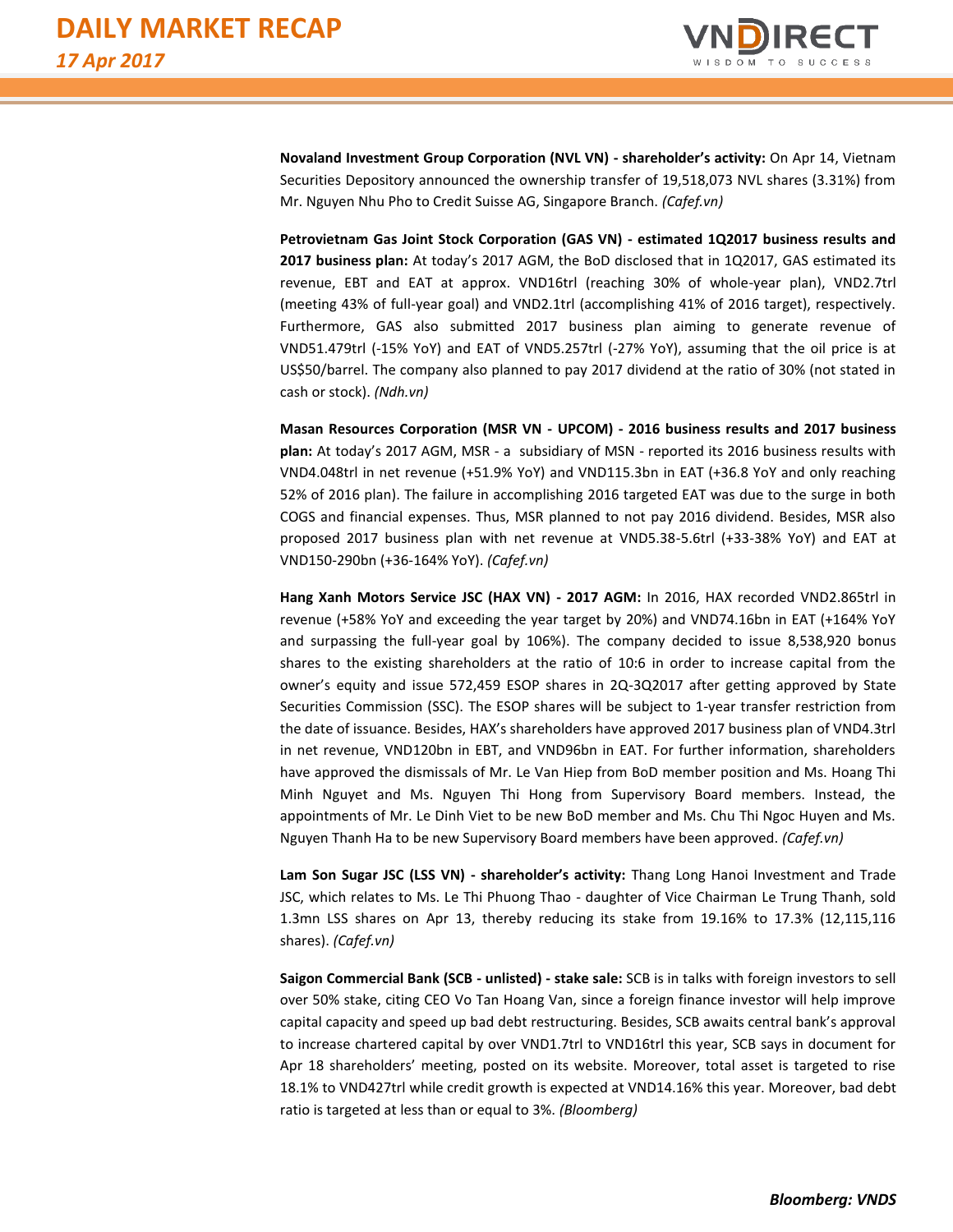

**Power Engineering Consulting JSC No. 2 (TV2 VN) - dividend payment:** May 24 and May 25 will be the ex-date and record date, respectively, for paying 2016 cash dividend of VND1,000/share (est. 2016 dividend yield of 0.45%) and 2016 stock dividend at the ratio of 20:3. The payment date for cash dividend will be Jun 26. *(Vsd.vn)*

**Vinh Khanh Cable Plastic Corporation (VKC VN) – restriction from margin trading:** On Apr 12, Hanoi Stock Exchange (HNX) announced that it will put VKC under its margin trading restriction stock list from Apr 14 due to the company's late filing of financial statements. *(Cafef.vn)*

**FPT Software Company Limited (FSOFT - unlisted) – business activity:** Chairman Hoang Nam Tien announced that the company would introduce its first self-driving car this October. For further information, FSOFT have intensively invested in R&D over the past three years, especially in automotive technology. Moreover, certain solutions from FSOFT have been applied in a number of high-end models of leading automobile manufacturers in Japan and Europe. *(Ndh.vn)*

**Thuong Phu JSC (CTP VN) - shareholder's activity:** Mr. Vo Van Thang - brother of Chairman Vo Quang Thanh - has registered to buy 1mn CTP shares via order-matching and put-through methods from Apr 18 to May 12. Currently, he owns 100,000 shares (1%). *(Cafef.vn)* 

**DABACO Group (DBC VN) – 2017 business plan and share/bond issuance:** According to 2017 AGM's documents, DBC expects to achieve VND9.265trl in consolidated revenue, VND369.7bn in EBT, VND319.7bn in EAT and VND1,000/share in cash dividend. The company commented that its real estate sector is performing very well, bringing about VND180bn in EAT. DBC's shareholders also approved the plan to raise capital for the upcoming projects via either share or bond issuance. For the first scenario, the company will issue a maximum of 21mn shares at the minimum price of VND60,000/share within 2017, which will be subject to 1-year transfer restriction. In the second scenario, DBC will issue a maximum of 10mn 3-year convertible bonds (total value of VND1trl) at the price of VND100,000/bond within 2017, bearing a maximum interest rate of 5%/year. Bondholders can convert 50% of their bonds to DBC shares 2 years after the date of issuance. The remaining 50% can be converted when the bonds are mature. Minimum conversion price is VND55,000/share. *(Ndh.vn)*

**TMT Motor Joint Stock Company (TMT VN) - 2017 business plan:** According to 2017 AGM document, TMT plans to propose 2017 business targets with net revenue of VND4.876trl (+95.3% YoY), EBT of VND154.76bn (+154% YoY), EAT of VND123.808bn (+157% YoY) and dividend ratio of 25% (not stated in cash or stock). *(Cafef.vn)*

**Ha Do JSC (HDG VN) - 2017 AGM resolution:** According to 2017 AGM resolution, HDG reported 2016 audited business results with net revenue of over VND2.007trl (+34.8% YoY), EBT of VND293.175bn (+58% YoY) and EAT of VND252.155bn (+81% YoY). Therefore, the AGM approved the plan to pay 2016 cash dividend of VND1,000/share and 2016 stock dividend of 100:5. Additionally, 2017 business targets including net revenue of VND2.812trl (+40.1% YoY), EBT of VND305.8bn (+4% YoY), EAT of VND244.7bn (-3% YoY) and the projected dividend ratio of 5-15% (not stated in cash or stock) were also approved at the AGM. Besides, the shareholders also approved the appointment of the 2 new Supervisory Board members including Mr. Pham Trong Khiem and Ms. Chu Thi Lan in replacement for the resigned members. *(Hado.com.vn)*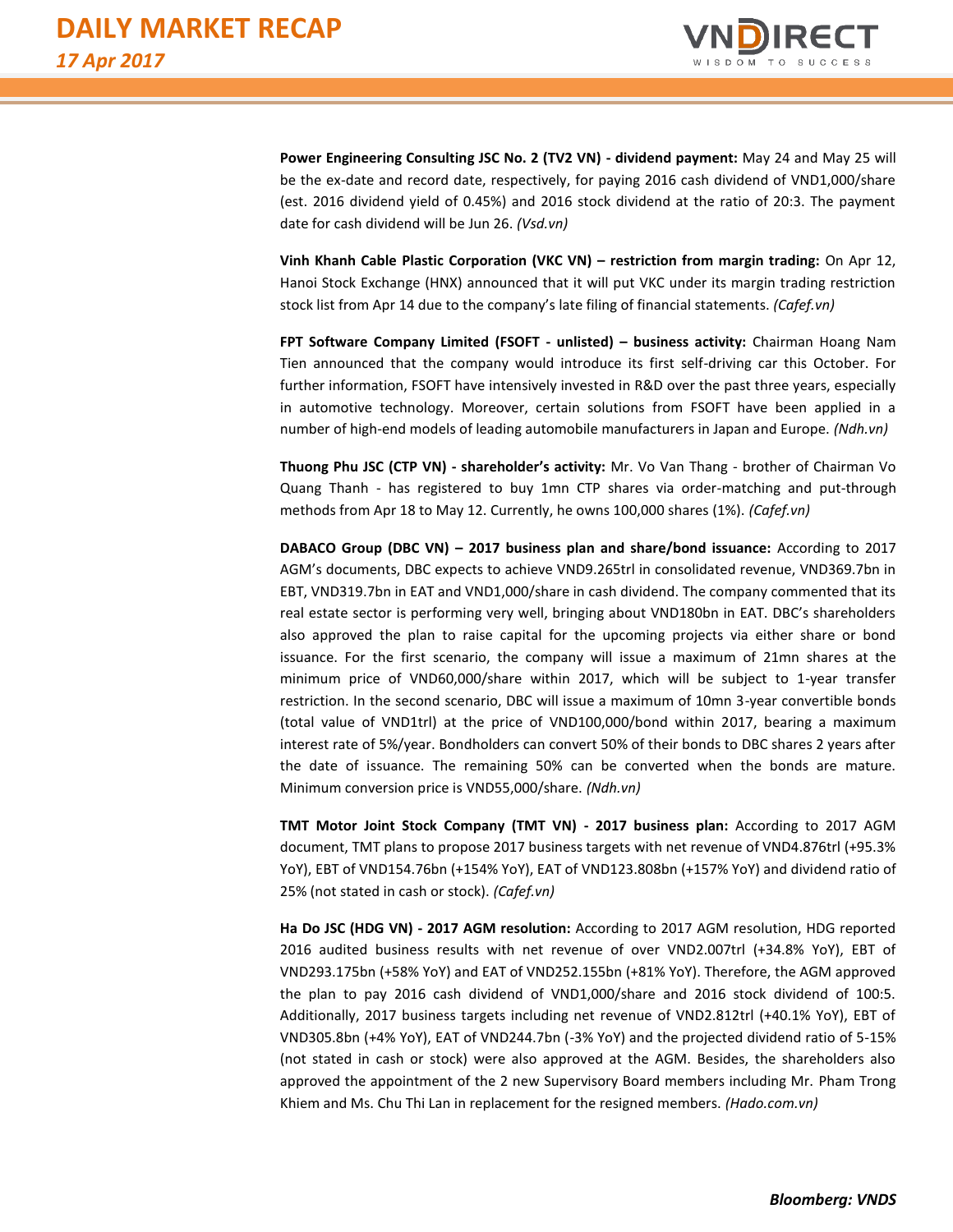

## **MARKET MOVEMENTS**

|                    | <b>HOSE</b>  |       |         |         |              |                    |              |       | <b>HNX</b> |      |            |
|--------------------|--------------|-------|---------|---------|--------------|--------------------|--------------|-------|------------|------|------------|
| <b>Top gainers</b> |              |       |         |         | <b>VND</b>   | <b>Top gainers</b> |              |       |            |      | <b>VND</b> |
| <b>Ticker</b>      | Last         | Chg   | $%$ chg | Vol.    | <b>Index</b> | <b>Ticker</b>      | Last         | Chg   | %chg       | Vol. | Index      |
|                    | <b>Price</b> |       |         |         | impact       |                    | <b>Price</b> |       |            |      | impact     |
| <b>CIG</b>         | 3,060        | 200   | 7.0     | 27,860  | 0.001        | <b>HKB</b>         | 6,600        | 600   | 10.0       |      | 0.000      |
| <b>KAC</b>         | 19,900       | 1.300 | 7.0     | 103,010 | 0.013        | <b>KSK</b>         | 1,100        | 100   | 10.0       | 318  | 0.000      |
| LGL                | 9,500        | 620   | 7.0     | 114,750 | 0.009        | <b>BXH</b>         | 19.900       | 1,800 | 9.9        | 100  | 0.000      |
| QCG                | 7.090        | 460   | 6.9     | 699,560 | 0.055        | <b>KTS</b>         | 47,100       | 4,200 | 9.8        | 4    | 0.000      |
| <b>TMT</b>         | 13.900       | 900   | 6.9     | 236,380 | 0.014        | <b>NHA</b>         | 10,300       | 900   | 9.6        | 35   | 0.000      |

| <b>Top losers</b> |              |          |         |         | <b>VND</b>   | <b>Top losers</b> |              |          |         |      | <b>VND</b> |
|-------------------|--------------|----------|---------|---------|--------------|-------------------|--------------|----------|---------|------|------------|
| <b>Ticker</b>     | Last         | Chg      | %chg    | Vol.    | <b>Index</b> | <b>Ticker</b>     | Last         | Chg      | %chg    | Vol. | Index      |
|                   | <b>Price</b> |          |         |         | impact       |                   | <b>Price</b> |          |         |      | impact     |
| <b>HOT</b>        | 24.800       | $-3.000$ | $-10.8$ | 10      | $-0.010$     | QST               | 12.600       | $-1.400$ | $-10.0$ | 800  | 0.000      |
| TS4               | 8,160        | $-610$   | $-7.0$  | 160     | $-0.004$     | <b>SCL</b>        | 3.600        | $-400$   | $-10.0$ | 9    | 0.000      |
| <b>HVX</b>        | 4.840        | $-360$   | $-6.9$  | 130     | $-0.006$     | <b>TEG</b>        | 7.300        | $-800$   | $-9.9$  |      | 0.000      |
| <b>CYC</b>        | 2,160        | $-160$   | $-6.9$  | 5.060   | 0.000        | <b>CVT</b>        | 48.500       | $-5.200$ | $-9.7$  |      | 0.000      |
| <b>ATG</b>        | 2.440        | $-180$   | $-6.9$  | 170.970 | $-0.001$     | VE8               | 13.100       | $-1,400$ | $-9.7$  | 100  | 0.000      |

|               | <b>Top index movers</b> |       |      |         | <b>VND</b> |               | <b>Top index movers</b> |       |      |      | <b>VND</b> |
|---------------|-------------------------|-------|------|---------|------------|---------------|-------------------------|-------|------|------|------------|
| <b>Ticker</b> | Last                    | Chg   | %chg | Vol.    | Index      | <b>Ticker</b> | Last                    | Chg   | %chg | Vol. | Index      |
|               | <b>Price</b>            |       |      |         | impact     |               | <b>Price</b>            |       |      |      | impact     |
| SAB           | 207.000                 | 3.000 | 1.5  | 60.990  | 0.830      | <b>HKB</b>    | 6.600                   | 600   | 10.0 |      | 0.028      |
| <b>VNM</b>    | 142.000                 | 300   | 0.2  | 884.170 | 0.188      | <b>VDS</b>    | 9.500                   | 800   | 9.2  | 593  | 0.022      |
| <b>GAS</b>    | 54,000                  | 100   | 0.2  | 463.270 | 0.083      | <b>SLS</b>    | 149.900                 | 3,500 | 2.4  | 30   | 0.019      |
| <b>TCH</b>    | 19,100                  | 500   | 2.7  | 2.14MLN | 0.078      | <b>KTS</b>    | 47,100                  | 4,200 | 9.8  | 4    | 0.019      |
| QCG           | 7.090                   | 460   | 6.9  | 699,560 | 0.055      | DST           | 27,000                  | 500   | 1.9  |      | 0.018      |

|               | Top index laggers    |          |        |         | <b>VND</b>      | Top index laggers<br><b>VND</b> |                      |          |        |      |                 |
|---------------|----------------------|----------|--------|---------|-----------------|---------------------------------|----------------------|----------|--------|------|-----------------|
| <b>Ticker</b> | Last<br><b>Price</b> | Chg      | %chg   | Vol.    | Index<br>impact | <b>Ticker</b>                   | Last<br><b>Price</b> | Chg      | %chg   | Vol. | Index<br>impact |
| <b>VCB</b>    | 35.500               | $-850$   | $-2.3$ | 1.03MLN | $-1.319$        | <b>SHB</b>                      | 7.200                | -400     | $-5.3$ | 20   | $-0.387$        |
| <b>ROS</b>    | 166.100              | $-6.900$ | $-4.0$ | 7.55MLN | $-1.280$        | <b>ACB</b>                      | 22.500               | $-400$   | $-1.8$ | 9    | $-0.344$        |
| <b>BID</b>    | 16.400               | $-650$   | $-3.8$ | 2.64MLN | $-0.959$        | CVT                             | 48.500               | $-5.200$ | $-9.7$ |      | $-0.111$        |
| <b>CTG</b>    | 17.000               | $-500$   | $-2.9$ | 1.62MLN | $-0.803$        | VCS                             | 149.000              | $-5.000$ | $-3.3$ | 97   | $-0.100$        |
| <b>MSN</b>    | 44,000               | $-1,500$ | $-3.3$ | 342,480 | $-0.743$        | <b>PVS</b>                      | 16,400               | $-300$   | $-1.8$ |      | $-0.075$        |

|               | Top active volume |          |         |          | <b>VND</b>   | <b>VND</b><br><b>Top active volume</b> |              |          |        |      |        |
|---------------|-------------------|----------|---------|----------|--------------|----------------------------------------|--------------|----------|--------|------|--------|
| <b>Ticker</b> | Last              | Chg      | $%$ chg | Vol.     | <b>Index</b> | <b>Ticker</b>                          | Last         | Chg      | %chg   | Vol. | Index  |
|               | <b>Price</b>      |          |         |          | impact       |                                        | <b>Price</b> |          |        |      | impact |
| <b>FLC</b>    | 7.550             | -30      | $-0.4$  | 16.13MLN | $-0.008$     | <b>DIH</b>                             | 10.500       | $-400$   | $-3.7$ | 900  | 0.000  |
| OGC           | 1,130             | -80      | $-6.6$  | 8.74MLN  | $-0.010$     | <b>HBS</b>                             | 2,700        | $-200$   | $-6.9$ | 900  | 0.000  |
| <b>ITA</b>    | 3,250             | -30      | $-0.9$  | 7.93MLN  | $-0.011$     | <b>HOM</b>                             | 6.000        | 0        | 0.0    | 900  | 0.000  |
| HQC           | 2.410             | 0        | 0.0     | 7.74MLN  | 0.000        | <b>NHC</b>                             | 35,000       | $-200$   | $-0.6$ | 900  | 0.000  |
| <b>ROS</b>    | 166.100           | $-6,900$ | $-4.0$  | 7.55MLN  | $-1.280$     | <b>WCS</b>                             | 180.000      | $-3,000$ | $-1.6$ | 900  | 0.000  |

|                    |              |       | <b>HOSE</b> |         |              | <b>HNX</b>         |              |       |      |      |            |  |
|--------------------|--------------|-------|-------------|---------|--------------|--------------------|--------------|-------|------|------|------------|--|
| <b>Top gainers</b> |              |       |             |         | <b>VND</b>   | <b>Top gainers</b> |              |       |      |      | <b>VND</b> |  |
| Ticker             | Last         | Chg   | %chg        | Vol.    | <b>Index</b> | Ticker             | Last         | Chg   | %chg | Vol. | Index      |  |
|                    | <b>Price</b> |       |             |         | impact       |                    | <b>Price</b> |       |      |      | impact     |  |
| CIG                | 3,060        | 200   | 7.0         | 27,860  | 0.001        | <b>HKB</b>         | 6,600        | 600   | 10.0 | 2    | 0.000      |  |
| KAC                | 19,900       | 1,300 | 7.0         | 103,010 | 0.013        | KSK                | 1,100        | 100   | 10.0 | 318  | 0.000      |  |
| LGL                | 9,500        | 620   | 7.0         | 114,750 | 0.009        | <b>BXH</b>         | 19,900       | 1,800 | 9.9  | 100  | 0.000      |  |
| QCG                | 7,090        | 460   | 6.9         | 699,560 | 0.055        | <b>KTS</b>         | 47,100       | 4,200 | 9.8  | 4    | 0.000      |  |
| TMT                | 13,900       | 900   | 6.9         | 236,380 | 0.014        | <b>NHA</b>         | 10,300       | 900   | 9.6  | 35   | 0.000      |  |

| <b>Top losers</b> |        |          |         |      | <b>VND</b> |
|-------------------|--------|----------|---------|------|------------|
| <b>Ticker</b>     | Last   | Chg      | %chg    | Vol. | Index      |
|                   | Price  |          |         |      | impact     |
| OST               | 12,600 | $-1,400$ | $-10.0$ | 800  | 0.000      |
| <b>SCL</b>        | 3,600  | $-400$   | $-10.0$ | 9    | 0.000      |
| <b>TEG</b>        | 7,300  | $-800$   | $-9.9$  | 1    | 0.000      |
| <b>CVT</b>        | 48,500 | $-5,200$ | $-9.7$  | 1    | 0.000      |
| VE8               | 13,100 | $-1,400$ | $-9.7$  | 100  | 0.000      |

|               | <b>VND</b><br><b>Top index movers</b> |       |      |       |        |  |  |  |  |  |  |  |
|---------------|---------------------------------------|-------|------|-------|--------|--|--|--|--|--|--|--|
| <b>Ticker</b> | Last                                  | Chg   | Vol. | Index |        |  |  |  |  |  |  |  |
|               | Price                                 |       |      |       | impact |  |  |  |  |  |  |  |
| HKB           | 6,600                                 | 600   | 10.0 | 2     | 0.028  |  |  |  |  |  |  |  |
| <b>VDS</b>    | 9,500                                 | 800   | 9.2  | 593   | 0.022  |  |  |  |  |  |  |  |
| <b>SLS</b>    | 149.900                               | 3,500 | 2.4  | 30    | 0.019  |  |  |  |  |  |  |  |
| <b>KTS</b>    | 47,100                                | 4,200 | 9.8  | 4     | 0.019  |  |  |  |  |  |  |  |
| DST           | 27,000                                | 500   | 1.9  | 1     | 0.018  |  |  |  |  |  |  |  |

| <b>Top index laggers</b> |              |          |        |      |          |  |  |  |  |  |  |  |  |
|--------------------------|--------------|----------|--------|------|----------|--|--|--|--|--|--|--|--|
| <b>Ticker</b>            | Last         | Chg      | %chg   | Vol. | Index    |  |  |  |  |  |  |  |  |
|                          | <b>Price</b> |          |        |      | impact   |  |  |  |  |  |  |  |  |
| <b>SHB</b>               | 7.200        | $-400$   | $-5.3$ | 20   | $-0.387$ |  |  |  |  |  |  |  |  |
| ACB                      | 22,500       | $-400$   | $-1.8$ | 9    | $-0.344$ |  |  |  |  |  |  |  |  |
| <b>CVT</b>               | 48,500       | $-5,200$ | $-9.7$ | 1    | $-0.111$ |  |  |  |  |  |  |  |  |
| vcs                      | 149,000      | $-5,000$ | $-3.3$ | 97   | $-0.100$ |  |  |  |  |  |  |  |  |
| <b>PVS</b>               | 16,400       | $-300$   | $-1.8$ | 1    | $-0.075$ |  |  |  |  |  |  |  |  |

|               | <b>Top active volume</b> |          |        |      | <b>VND</b> |
|---------------|--------------------------|----------|--------|------|------------|
| <b>Ticker</b> | Last                     | Chg      | %chg   | Vol. | Index      |
|               | <b>Price</b>             |          |        |      | impact     |
| <b>DIH</b>    | 10,500                   | $-400$   | $-3.7$ | 900  | 0.000      |
| <b>HBS</b>    | 2,700                    | $-200$   | $-6.9$ | 900  | 0.000      |
| <b>HOM</b>    | 6,000                    | 0        | 0.0    | 900  | 0.000      |
| <b>NHC</b>    | 35,000                   | $-200$   | $-0.6$ | 900  | 0.000      |
| <b>WCS</b>    | 180.000                  | $-3,000$ | $-1.6$ | 900  | 0.000      |

*Source: Bloomberg*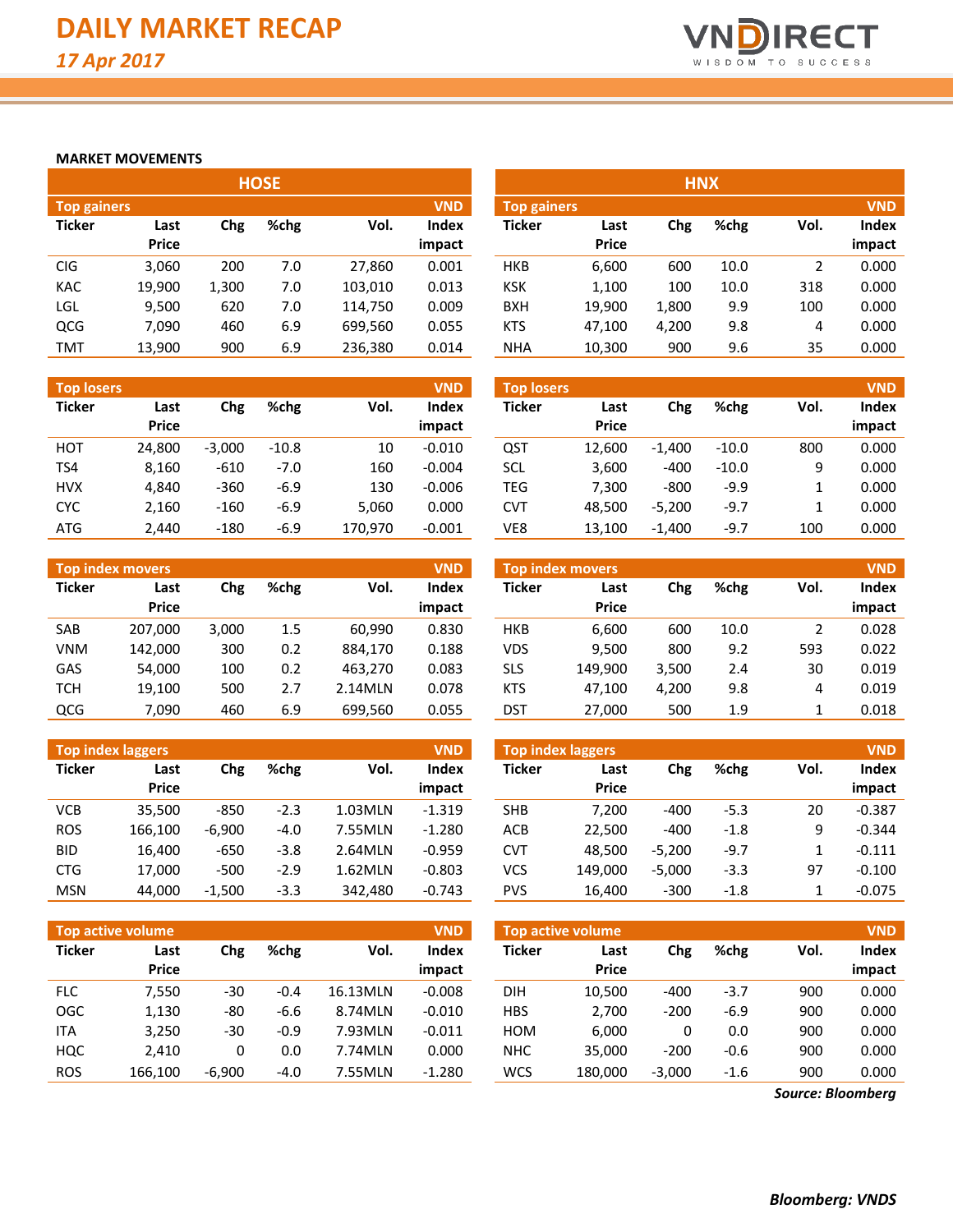

### **FOREIGN ACTIVITIES**

| <b>Volume (Mn'shs)</b> | <b>HOSE</b> | d/d   | <b>HNX</b> | d/d      | Value (VND'bn)        | <b>HOSE</b> | d/d   | <b>HNX</b>       | d/d     |  |
|------------------------|-------------|-------|------------|----------|-----------------------|-------------|-------|------------------|---------|--|
| <b>F.BUY</b>           | 5.4         | 44.3% | 0.7        | $-23.6%$ | <b>BUY</b>            | 277         | 51.8% | 12               | $-8.2%$ |  |
| % of market            | 3.2%        |       | 0.3%       |          | % of market           | 7.0%        |       | 1.5%             |         |  |
| <b>F.SELL</b>          | 3.8         | 10.6% | 3.5        | 977.9%   | <b>SELL</b>           | 159         | 15.3% | 27               | 406.4%  |  |
| % of market            | 0.0%        |       | 0.0%       |          | % of market           | 0.0%        |       | 3.3%             |         |  |
| <b>NET BUY (SELL)</b>  | 1.6         |       | (2.8)      |          | <b>NET BUY (SELL)</b> | 118         |       | (14)             |         |  |
|                        |             |       |            |          |                       |             |       | Source: HSX, HNX |         |  |



| <b>2017 ACCUMULATION</b> |
|--------------------------|
|--------------------------|

| <b>Volume (Mn'shs)</b> | <b>HOSE</b> | % of 2016 |      | HNX % of 2016 | Value (VND'bn)        | <b>HOSE</b> | % of 2016 | <b>HNX</b> | % of 2016 |
|------------------------|-------------|-----------|------|---------------|-----------------------|-------------|-----------|------------|-----------|
| <b>BUY</b>             | 680.9       | 27.7%     | 78.8 | 20.0%         | <b>BUY</b>            | 31,052      | 34.0%     | 1.187      | 19.1%     |
| % of market            | 5.9%        |           | 2.6% |               | % of market           | 13.8%       |           | 3.6%       |           |
| <b>SELL</b>            | 731.8       | 27.4%     | 63.1 | 19.2%         | <b>SELL</b>           | 26.116      | 26.4%     | 952        | 18.7%     |
| % of market            | 6.4%        |           | 2.1% |               | % of market           | 11.6%       |           | 2.9%       |           |
| <b>NET BUY (SELL)</b>  | (51.0)      |           | 15.7 |               | <b>NET BUY (SELL)</b> | 4,936       |           | 235        |           |

*Source: HSX, HNX*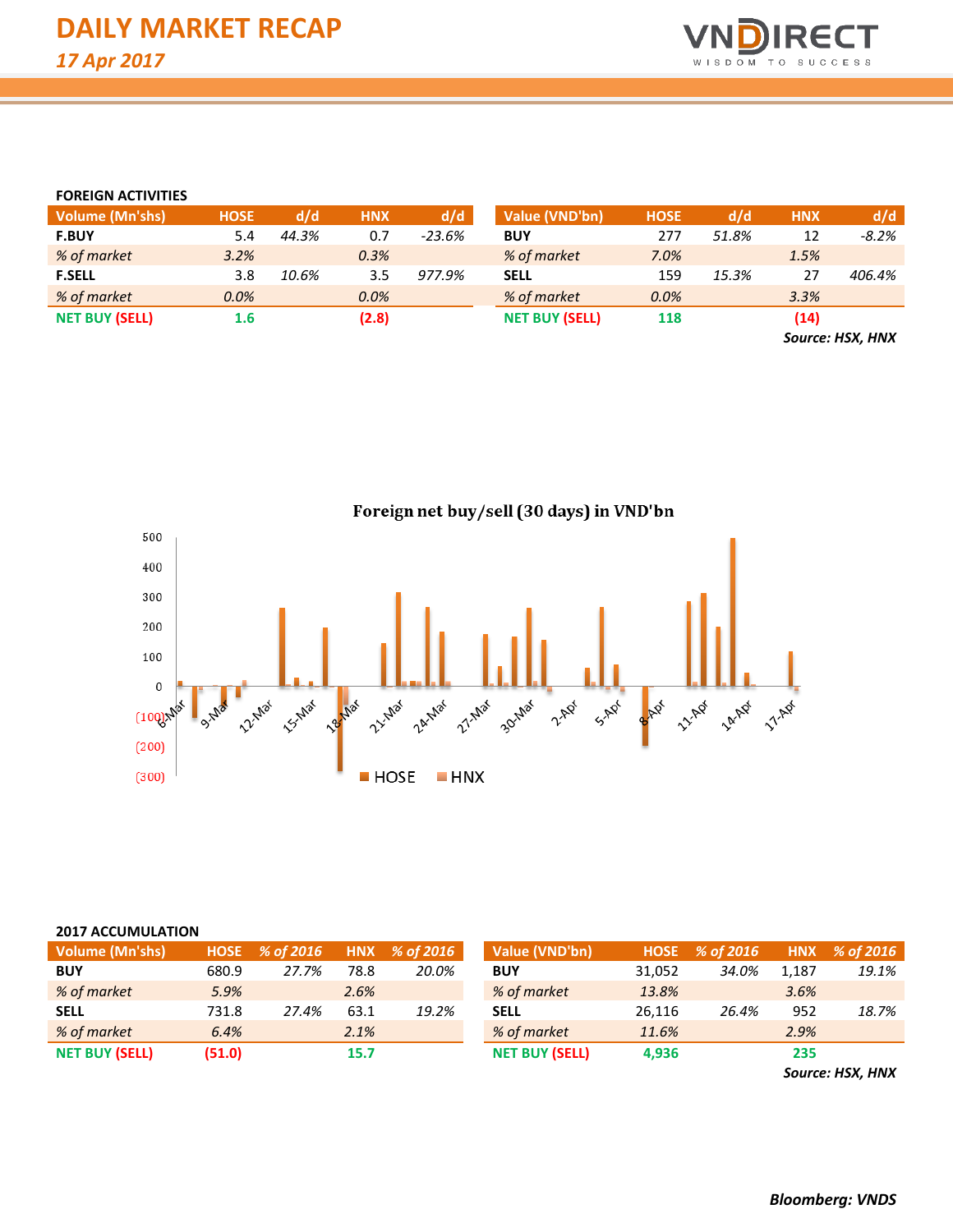

**impact**

#### **FOREIGN ACTIVITIES**

|               |                               | <b>HOSE</b> |         |       |                        | <b>HNX</b>    |                               |          |         |       |                 |  |  |  |
|---------------|-------------------------------|-------------|---------|-------|------------------------|---------------|-------------------------------|----------|---------|-------|-----------------|--|--|--|
|               | Top buy by foreigners (value) |             |         |       | VND'bn                 |               | Top buy by foreigners (value) |          |         |       | <b>VND'bn</b>   |  |  |  |
| <b>Ticker</b> | Last<br><b>Price</b>          | Chg         | %chg    | Value | <b>Index</b><br>impact | <b>Ticker</b> | Last<br><b>Price</b>          | Chg      | %chg    | Value | Index<br>impact |  |  |  |
| <b>VNM</b>    | 142.000                       | 300         | 0.21    | 133.5 | 0.188                  | <b>VGC</b>    | 15,900                        | $-100$   | $-0.63$ | 5.1   | 0.000           |  |  |  |
| SSI           | 21,850                        | $-350$      | $-1.58$ | 14.0  | $-0.074$               | <b>VND</b>    | 14,800                        | $-100$   | $-0.67$ | 1.0   | 0.000           |  |  |  |
| <b>VCB</b>    | 35,500                        | $-850$      | $-2.34$ | 13.5  | $-1.319$               | <b>BVS</b>    | 16,500                        | $-300$   | $-1.79$ | 0.9   | 0.000           |  |  |  |
| <b>CTD</b>    | 199.000                       | 0           | 0.00    | 12.2  | 0.000                  | <b>VCG</b>    | 14.900                        | $-300$   | $-1.97$ | 0.7   | 0.000           |  |  |  |
| <b>ROS</b>    | 166,100                       | $-6,900$    | $-3.99$ | 11.9  | $-1.280$               | <b>CVT</b>    | 48.500                        | $-5,200$ | $-9.68$ | 0.7   | 0.000           |  |  |  |

|               | Top sell by foreigners (value) |        |         |       | <b>VND'bn</b>          | Top sell by foreigners (value) |                      |          |         |              |                 |  |
|---------------|--------------------------------|--------|---------|-------|------------------------|--------------------------------|----------------------|----------|---------|--------------|-----------------|--|
| <b>Ticker</b> | Last<br><b>Price</b>           | Chg    | %chg    | Value | <b>Index</b><br>impact | <b>Ticker</b>                  | Last<br><b>Price</b> | Chg      | %chg    | <b>Value</b> | Index<br>impact |  |
| <b>VNM</b>    | 142.000                        | 300    | 0.21    | 48.1  | 0.188                  | <b>SHB</b>                     | 7.200                | $-400$   | $-5.26$ | 22.5         | 0.000           |  |
| <b>HPG</b>    | 30.500                         | $-400$ | $-1.29$ | 35.2  | $-0.145$               | <b>SHS</b>                     | 7.700                | $-100$   | $-1.28$ | 1.1          | 0.000           |  |
| VIC           | 41,750                         | 0      | 0.00    | 27.3  | 0.000                  | <b>VIX</b>                     | 5,600                | 0        | 0.00    | 0.9          | 0.000           |  |
| VCB           | 35.500                         | $-850$ | $-2.34$ | 14.4  | $-1.319$               | <b>VCS</b>                     | 149.000              | $-5.000$ | $-3.25$ | 0.6          | 0.000           |  |
| FCN           | 18.400                         | $-600$ | $-3.16$ | 5.2   | $-0.013$               | DBC                            | 30.500               | $-900$   | $-2.87$ | 0.4          | 0.000           |  |

|               | Top net buy by foreigners (value) |          |         |       | <b>VND'bn</b>   | Top net buy by foreigners (value) |                      | <b>VND'bn</b> |         |              |                 |
|---------------|-----------------------------------|----------|---------|-------|-----------------|-----------------------------------|----------------------|---------------|---------|--------------|-----------------|
| <b>Ticker</b> | Last<br><b>Price</b>              | Chg      | %chg    | Value | Index<br>impact | <b>Ticker</b>                     | Last<br><b>Price</b> | Chg           | %chg    | <b>Value</b> | Index<br>impact |
| <b>VNM</b>    | 142.000                           | 300      | 0.21    | 85.3  | 0.188           | VGC                               | 15,900               | $-100$        | $-0.63$ | 5.1          | 0.000           |
| SSI           | 21.850                            | $-350$   | $-1.58$ | 13.9  | $-0.074$        | <b>VND</b>                        | 14.800               | $-100$        | $-0.67$ | 1.0          | 0.000           |
| <b>CTD</b>    | 199,000                           | 0        | 0.00    | 12.2  | 0.000           | <b>BVS</b>                        | 16.500               | $-300$        | $-1.79$ | 0.9          | 0.000           |
| <b>SAB</b>    | 207.000                           | 3.000    | 1.47    | 11.9  | 0.830           | <b>VCG</b>                        | 14.900               | $-300$        | $-1.97$ | 0.7          | 0.000           |
| <b>ROS</b>    | 166.100                           | $-6,900$ | $-3.99$ | 7.0   | $-1.280$        | <b>CVT</b>                        | 48,500               | $-5,200$      | $-9.68$ | 0.6          | 0.000           |

|               | Top net sell by foreigners (value) |          |         |         | VND'bn       |               | Top net sell by foreigners (value), |          |         |         |        |  |  |
|---------------|------------------------------------|----------|---------|---------|--------------|---------------|-------------------------------------|----------|---------|---------|--------|--|--|
| <b>Ticker</b> | Last                               | Chg      | %chg    | Value   | <b>Index</b> | <b>Ticker</b> | Last                                | Chg      | %chg    |         | Index  |  |  |
|               | <b>Price</b>                       |          |         |         | impact       |               | <b>Price</b>                        |          |         |         | impact |  |  |
| <b>HPG</b>    | 30,500                             | $-400$   | $-1.29$ | $-28.8$ | $-0.145$     | <b>SHB</b>    | 7.200                               | $-400$   | $-5.26$ | $-22.4$ | 0.000  |  |  |
| <b>VIC</b>    | 41.750                             | 0        | 0.00    | $-23.3$ | 0.000        | <b>SHS</b>    | 7.700                               | $-100$   | $-1.28$ | $-1.1$  | 0.000  |  |  |
| <b>FCN</b>    | 18.400                             | $-600$   | $-3.16$ | $-5.2$  | $-0.013$     | <b>VIX</b>    | 5,600                               | 0        | 0.00    | $-0.8$  | 0.000  |  |  |
| <b>BFC</b>    | 34,600                             | $-600$   | $-1.70$ | $-3.2$  | $-0.015$     | VCS           | 149.000                             | $-5,000$ | $-3.25$ | $-0.6$  | 0.000  |  |  |
| <b>VHC</b>    | 51.900                             | $-1.200$ | $-2.26$ | $-1.2$  | $-0.048$     | DBC           | 30.500                              | $-900$   | $-2.87$ | $-0.2$  | 0.000  |  |  |

*Source: Bloomberg, HOSE, HNX*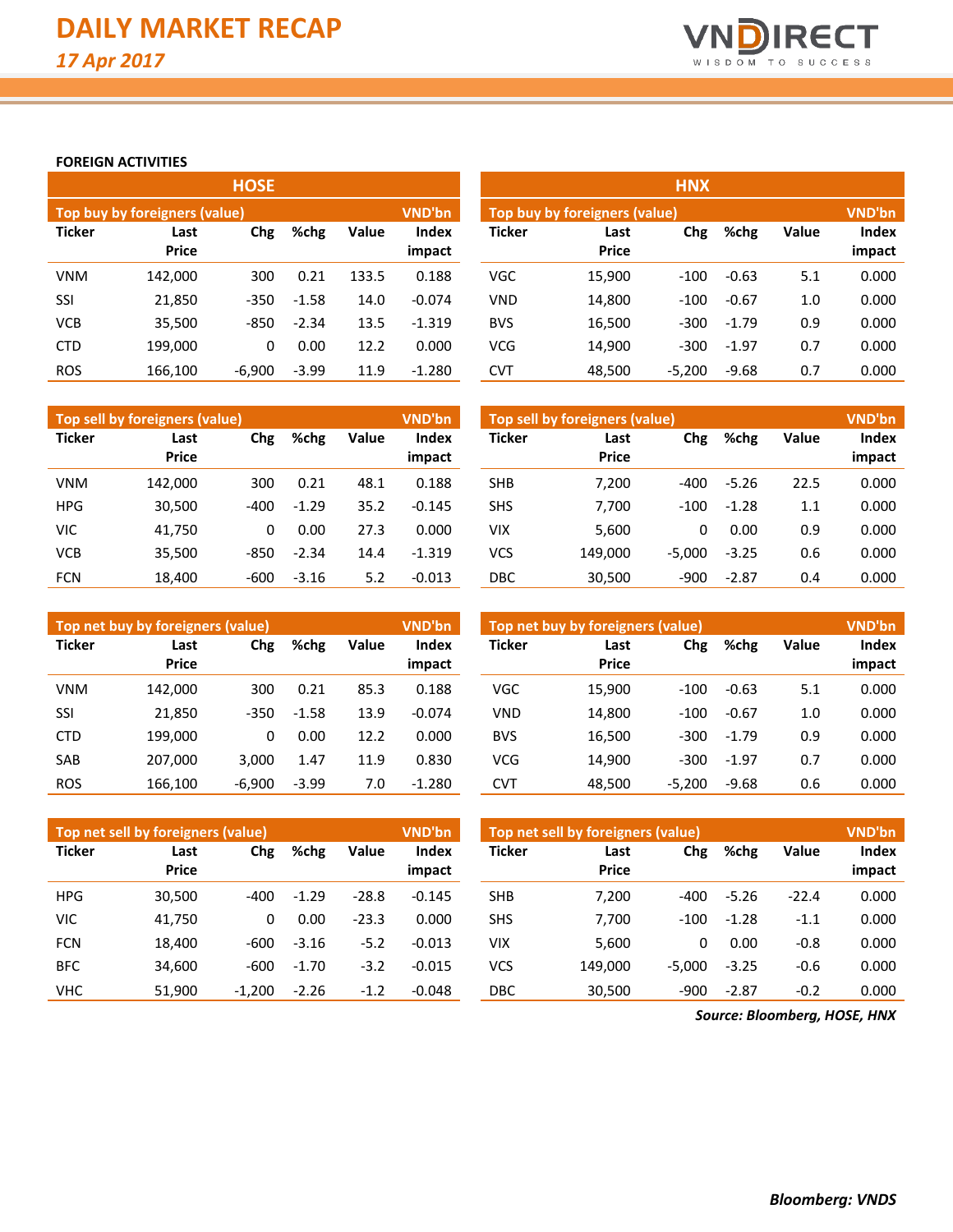

#### **TOP 70 MARKET CAPS SNAPSHOT ON HOSE**

| No.            | <b>Ticker</b>      | <b>Price</b> |        | Price change (%) |         | Mkt. Cap       | Outs. Vol. | <b>Float ratio</b> | <b>Avail. FII</b> | Ave. daily vol. |             | <b>EPS</b>     |                | P/E              | P/B              | <b>ROE</b> | <b>ROA</b>     |
|----------------|--------------------|--------------|--------|------------------|---------|----------------|------------|--------------------|-------------------|-----------------|-------------|----------------|----------------|------------------|------------------|------------|----------------|
|                |                    | <b>VND</b>   | 1M     | 3M               | 6M      | <b>US\$mln</b> | Mln'shs    | $\%$               | %                 | (30 days-shs)   | <b>T12M</b> | <b>Diluted</b> | 1Y Gr.         | $\boldsymbol{X}$ | $\boldsymbol{X}$ | %          | $\frac{9}{6}$  |
| 1              | <b>VNM VM</b>      | 142,000      | 6.0    | 12.6             | $-0.1$  | 9,071          | 1,451      | 57.8               | N/A               | 834,554         | 5,832       | 5,831          | 19.9           | 24.3             | 9.3              | 39.3       | 32.9           |
| $\overline{2}$ | <b>SAB VM</b>      | 207,000      | $-0.5$ | $-4.4$           | N/A     | 5,842          | 641        | 10.4               | N/A               | 29,601          | 6,978       | 6,978          | 43.5           | 29.7             | 11.7             | 36.7       | 21.9           |
| 3              | <b>VCB VM</b>      | 35,500       | $-4.1$ | $-8.9$           | $-2.5$  | 5,621          | 3,598      | 100.0              | N/A               | 1,098,236       | 1,566       | 1,566          | 6.0            | 22.7             | 2.7              | 12.1       | 0.9            |
| $\overline{4}$ | <b>VIC VM</b>      | 41,750       | $-4.7$ | $-2.1$           | $-2.9$  | 4,847          | 2,638      | 52.3               | N/A               | 910,414         | 1,004       | 1,178          | 111.2          | 41.6             | 3.8              | 9.8        | 1.5            |
| 5              | <b>GAS VM</b>      | 54,000       | $-1.8$ | $-4.8$           | $-22.3$ | 4,547          | 1,913      | 4.2                | N/A               | 692,518         | 3,673       | 3,548          | $-18.8$        | 14.7             | 2.6              | 17.5       | 12.4           |
| 6              | <b>ROS VM</b>      | 166,100      | 3.7    | 34.3             | 190     | 3,143          | 430        | 27.2               | N/A               | 4,291,061       | 1,136       | 1,136          | N/A            | 146.2            | 14.6             | 11.7       | 7.4            |
| 7              | CTG VM             | 17,000       | $-5.8$ | $-3.7$           | $-0.3$  | 2,786          | 3,723      | 15.8               | N/A               | 1,285,955       | 1,836       | 1,457          | 20.6           | 9.3              | 1.1              | 11.8       | 0.8            |
| 8              | <b>BID VM</b>      | 16,400       | $-1.8$ | $-2.4$           | $-4.1$  | 2,468          | 3,419      | 4.7                | N/A               | 3,835,165       | 1,802       | 1,802          | 25.6           | 9.1              | 1.3              | 14.7       | 0.7            |
| 9              | <b>MSN VM</b>      | 44,000       | $-0.2$ | 5.3              | $-1.0$  | 2,204          | 1,138      | 32.7               | N/A               | 627,563         | 2,482       | 1,641          | 86.5           | 17.7             | 3.3              | 17.5       | 3.9            |
| 10             | <b>VJC VM</b>      | 131,700      | 12.1   | N/A              | N/A     | 1,869          | 322        | 61.0               | N/A               | 572,533         | 8,726       | 8,726          | $-24.9$        | 15.1             | 8.7              | 68.7       | 14.3           |
| 11             | <b>NVL VM</b>      | 69,700       | 3.1    | 18.5             | N/A     | 1,808          | 589        | 33.8               | N/A               | 859,396         | 3,396       | 3,059          | N/A            | 20.5             | 4.6              | 23.1       | 5.3            |
| 12             | <b>BVH VM</b>      | 57,600       | $-2.4$ | $-7.1$           | $-13.4$ | 1,725          | 680        | 29.1               | N/A               | 344,426         | 1,922       | 1,980          | 19.4           | 30.0             | 3.0              | 10.1       | 2.0            |
| 13             | <b>HPG VM</b>      | 30,500       | 10.8   | 8.9              | 14.9    | 1,697          | 1,264      | 50.7               | N/A               | 4,439,926       | 4,773       | 4,775          | 82.3           | 6.4              | 2.0              | 35.3       | 22.5           |
| 14             | <b>MBB VM</b>      | 15,100       | 4.1    | 6.7              | 5.7     | 1,138          | 1,713      | 49.8               | N/A               | 1,113,496       | 1,716       | 1,715          | $-6.3$         | 8.8              | 1.0              | 12.1       | 1.2            |
| 15             | MWG VM             | 165,000      | $-3.9$ | 4.4              | 15.1    | 1,118          | 154        | 69.6               | N/A               | 158,993         | 10,643      | 9,948          | 40.3           | 15.5             | 6.6              | 49.9       | 14.3           |
| 16             | <b>FPT VM</b>      | 45,700       | $-0.4$ | 2.9              | 5.3     | 929            | 462        | 73.4               | N/A               | 961,299         | 3,926       | 3,925          | 2.9            | 11.6             | 2.2              | 19.9       | 7.1            |
| 17             | STB VM             | 11,200       | 8.7    | 21.2             | 21.5    | 889            | 1,804      | 92.7               | N/A               | 6,231,380       | 207         | 207            | $-77.1$        | 54.2             | 0.9              | 1.6        | 0.1            |
| 18             | <b>BHN VM</b>      | 86,000       | $-8.3$ | N/A              | N/A     | 877            | 232        | 100.0              | N/A               | 11,673          | 3,236       | 3,236          | $-9.6$         | 26.6             | 3.5              | 13.8       | 8.0            |
| 19             | CTD VM             | 199,000      | $-0.5$ | 10.9             | 3.7     | 674            | 77         | 89.1               | N/A               | 156,542         | 20,807      | 20,894         | 88.6           | 9.6              | 2.5              | 28.5       | 14.5           |
| 20             | <b>EIB VM</b>      | 11,400       | 4.6    | 20.5             | 10.1    | 617            | 1,229      | 75.6               | N/A               | 256,218         | 251         | 251            | 661.5          | 45.4             | 1.0              | 2.3        | 0.2            |
| 21             | DHG VM             | 134,500      | 8.8    | 28.1             | 22.8    | 516            | 87         | 31.8               | N/A               | 97,962          | 7,349       | 7,035          | 22             | 18               | $\overline{4}$   | 23.8       | 19             |
| 22             | <b>SSI VM</b>      | 21,850       | $-4.0$ | 6.1              | 3.1     | 471            | 490        | 57                 | N/A               | 3,134,531       | 1,827       | 1,698          | $\overline{2}$ | 12               | 1.5              | 13         | $\overline{7}$ |
| 23             | <b>HSG VM</b>      | 47,600       | 3.8    | $-3.8$           | 25.3    | 419            | 200        | 54.8               | N/A               | 1,586,374       | 9,238       | 7,350          | 120            | 5                | 2.0              | 43         | 15             |
| 24             | <b>BMP VM</b>      | 197,000      | 3.8    | 6.5              | $-3.0$  | 394            | 45         | 61.8               | N/A               | 93,637          | 13,796      | 13,796         | 20.9           | 14.3             | 3.9              | 29.1       | 23.5           |
| 25             | DPM VM             | 22,800       | $-5.6$ | $-4.4$           | $-20.7$ | 393            | 391        | 35.2               | N/A               | 903,977         | 2,584       | 61             | $-98.1$        | 8.8              | 1.1              | 12.2       | 11.0           |
| 26             | NT <sub>2</sub> VM | 30,900       | 2.0    | 6.9              | $-14.2$ | 392            | 288        | 27.9               | N/A               | 318,657         | 3,718       | 3,701          | $-5$           | 8                | 1.8              | 22         | $\mathsf 9$    |
| 27             | HT1 VM             | 22,350       | $-4.1$ | 11.8             | 5.2     | 375            | 382        | 20.0               | N/A               | 460,064         | 2,131       | 2,131          | 10.1           | 10.5             | 1.6              | 16.9       | 6.9            |
| 28             | <b>CII VM</b>      | 35,100       | $-4.5$ | 12.0             | 18.8    | 373            | 241        | 54.7               | N/A               | 2,112,304       | 3,228       | 3,191          | 9.7            | 10.9             | 2.4              | 23.6       | 6.7            |
| 29             | <b>HNG VM</b>      | 10,600       | 2.9    | 66.7             | 62.8    | 358            | 767        | 29.5               | N/A               | 2,140,069       | $-1,273$    | $-1,273$       | N/A            | N/A              | 0.8              | $-9.5$     | $-3.0$         |
| 30             | <b>KDC VM</b>      | 39,000       | 4.0    | 2.1              | 4.0     | 353            | 206        | 49.8               | N/A               | 655,282         | 5,668       | 5,624          | $-75.1$        | 6.9              | 1.3              | 20.7       | 15.0           |
| 31             | <b>REE VM</b>      | 25,350       | $-8.5$ | 1.4              | 21.0    | 346            | 310        | 48.3               | N/A               | 1,231,182       | 3,525       | 3,526          | 27.9           | 7.2              | 1.1              | 16.2       | 10.4           |
| 32             | <b>PNJ VM</b>      | 74,800       | $-1.8$ | 9.0              | 0.5     | 324            | 98         | 66.7               | N/A               | 86,273          | 4,383       | 4,383          | 671.7          | 17.1             | 4.9              | 30.6       | 13.7           |
| 33             | <b>PVD VM</b>      | 19,200       | $-7.7$ | $-7.9$           | $-21.2$ | 324            | 383        | 98.6               | N/A               | 1,964,319       | 260         | 201            | $-94.7$        | 72.5             | 0.6              | 0.9        | 0.5            |
| 34             | <b>KBC VM</b>      | 14,800       | 2.1    | 8.8              | $-16.9$ | 306            | 470        | 72.6               | N/A               | 2,686,125       | 1,188       | 1,188          | $-11.4$        | 12.5             | 0.9              | 7.5        | 3.9            |
| 35             | TCH VM             | 19,100       | 7.9    | 19.4             | $-31.5$ | 305            | 363        | 52.5               | N/A               | 1,140,345       | N/A         | N/A            | N/A            | N/A              | 1.6              | N/A        | N/A            |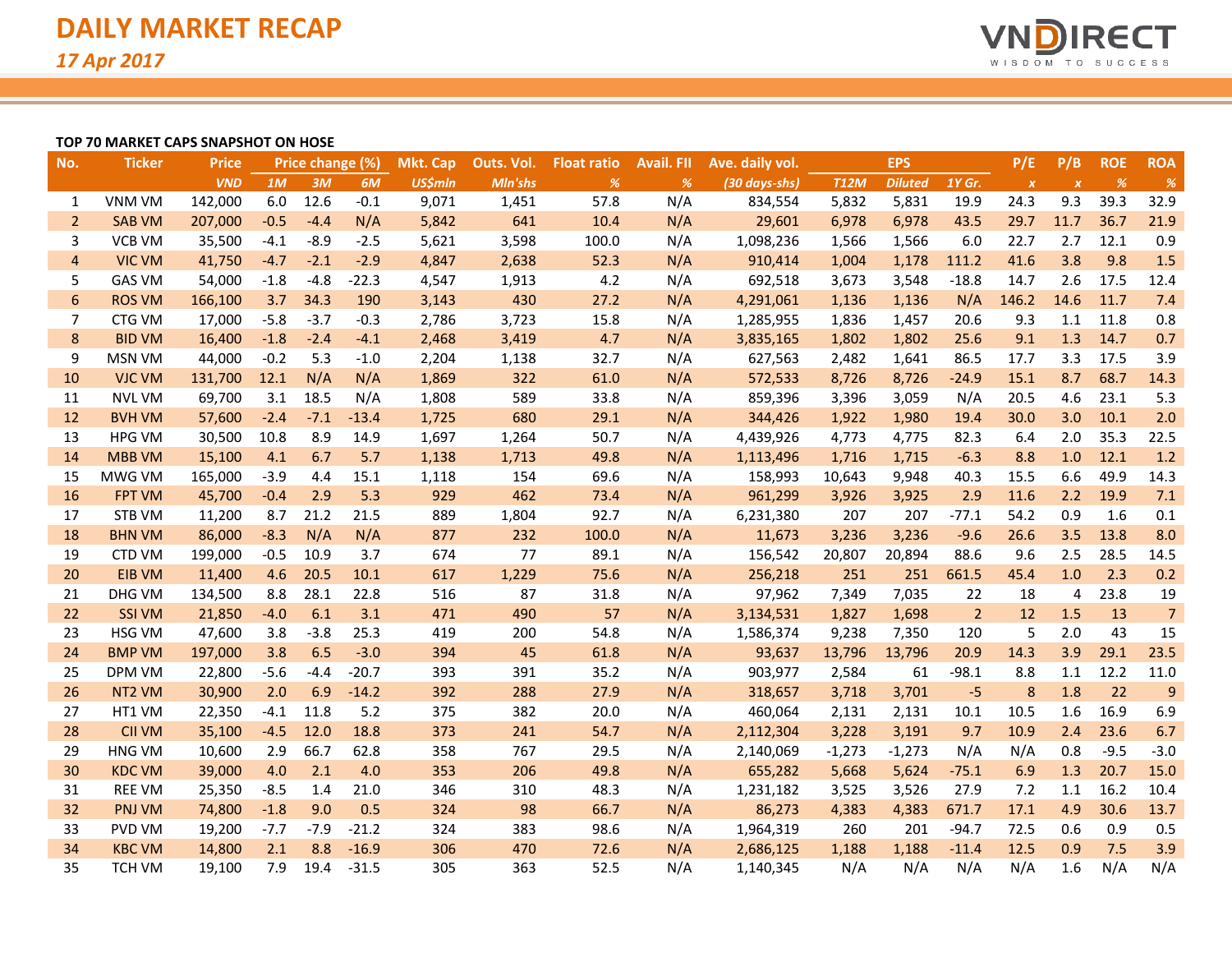

|     |               |              |         |                  |         |                 |            |                    |                   |                 |             |                |          |              |                  | (Continued)  |              |
|-----|---------------|--------------|---------|------------------|---------|-----------------|------------|--------------------|-------------------|-----------------|-------------|----------------|----------|--------------|------------------|--------------|--------------|
| No. | <b>Ticker</b> | <b>Price</b> |         | Price change (%) |         | <b>Mkt. Cap</b> | Outs. Vol. | <b>Float ratio</b> | <b>Avail. FII</b> | Ave. daily vol. |             | <b>EPS</b>     |          | P/E          | P/B              | <b>ROE</b>   | <b>ROA</b>   |
|     |               | <b>VND</b>   | 1M      | 3M               | 6M      | <b>US\$mln</b>  | Mln'shs    | %                  | %                 | (30 days-shs)   | <b>T12M</b> | <b>Diluted</b> | $1Y$ Gr. | $\pmb{\chi}$ | $\boldsymbol{x}$ | %            | $\%$         |
| 36  | <b>HAG VM</b> | 8,120        | $-10.8$ | 60.5             | 44.2    | 282             | 790        | 54.2               | N/A               | 8,227,266       | $-1,279$    | $-1,291$       | N/A      | N/A          | 0.5              | $-7.2$       | $-2.0$       |
| 37  | <b>SBT VM</b> | 24,500       | 2.3     | 0.0              | $-6.5$  | 273             | 253        | 51.4               | N/A               | 1,373,678       | 1,051       | 1,148          | 29.3     | 23.3         | 2.1              | 9.2          | 4.5          |
| 38  | <b>KDH VM</b> | 25,000       | 2.9     | 26.3             | 16.9    | 257             | 234        | 49.8               | N/A               | 130,520         | 1,587       | 1,587          | 55.3     | 15.8         | 1.7              | 11.0         | 4.5          |
| 39  | <b>GMD VM</b> | 31,500       | $-13.2$ | 10.5             | 13.3    | 249             | 179        | 95.6               | N/A               | 809,292         | 2,043       | 1,957          | $-10.3$  | 15.4         | 1.1              | 7.1          | 4.0          |
| 40  | <b>DCM VM</b> | 10,250       | $-10.1$ | 5.1              | $-6.8$  | 239             | 529        | 24.3               | N/A               | 688,616         | 1,171       | 1,171          | N/A      | 8.8          | 0.9              | 10.3         | 4.5          |
| 41  | <b>PPC VM</b> | 17,000       | $-3.4$  | 0.0              | 14.9    | 238             | 318        | 15.0               | N/A               | 66,038          | 1,707       | 1,706          | $-3.2$   | 10.0         | 1.0              | 10.0         | 5.0          |
| 42  | <b>DXG VM</b> | 20,500       | 9.0     | 58.9             | 73.7    | 228             | 253        | 81.0               | N/A               | 4,183,082       | 2,536       | 2,887          | 29.6     | 8.1          | 1.6              | 22.3         | 11.8         |
| 43  | <b>HBC VM</b> | 52,300       | $-4.9$  | 65.2             | 79.1    | 220             | 95         | 71.9               | N/A               | 1,931,142       | 5,883       | 6,056          | 624.5    | 8.9          | 3.0              | 41.2         | 6.1          |
| 44  | <b>FLC VM</b> | 7,550        | $-1.3$  | 52.2             | 20.6    | 212             | 638        | 86.2               | N/A               | 25,723,550      | 1,735       | 1,730          | $-11.4$  | 4.4          | 0.6              | 13.5         | 7.1          |
| 45  | LGC VM        | 24,950       | $-11.4$ | 5.9              | 4.6     | 212             | 193        | N/A                | N/A               | 2,804           | 1,698       | 1,698          | $-49.5$  | 14.7         | 1.9              | 13.3         | 4.2          |
| 46  | <b>VHC VM</b> | 51,900       | $-1.1$  | $-7.2$           | $-5.8$  | 211             | 92         | 32.0               | N/A               | 171,678         | 5,819       | 6,008          | 83.5     | 8.9          | 2.0              | 24.1         | 12.2         |
| 47  | PDR VM        | 23,500       | 66.1    | 79.4             | 72.2    | 209             | 202        | 38.3               | N/A               | 891,544         | 1,136       | 1,136          | 28.1     | 20.7         | 2.0              | 9.8          | 2.9          |
| 48  | <b>BIC VM</b> | 39,000       | 0.4     | $-6.0$           | 5.4     | 201             | 117        | 99.7               | N/A               | 4,875           | 1,095       | 1,083          | $-27.2$  | 35.6         | 2.3              | 6.3          | 2.9          |
| 49  | <b>VCF VM</b> | 163,000      | 1.7     | $-8.9$           | 10.1    | 191             | 27         | 30.7               | N/A               | 174             | 14,294      | 14,450         | 30.0     | 11.4         | 2.0              | 19.4         | 13.4         |
| 50  | <b>PAN VM</b> | 40,600       | $-6.3$  | 1.5              | $-14.3$ | 183             | 102        | 59.8               | N/A               | 7,520           | 2,548       | 2,538          | 0.0      | 15.9         | 1.8              | 11.4         | 6.9          |
| 51  | <b>NLG VM</b> | 29,100       | 9.0     | 29.3             | 30.5    | 182             | 142        | 56.0               | N/A               | 615,005         | 2,485       | 2,149          | 70.0     | 12           | 1.6              | 14           | 6            |
| 52  | <b>TLG VM</b> | 105,900      | $-1.9$  | 6.2              | $-0.1$  | 179             | 38         | 25.6               | N/A               | 7,050           | 5,828.0     | 5,506          | 24.8     | 18.2         | 4.4              | 25.6         | 17.9         |
| 53  | <b>TRA VM</b> | 115,000      | $-2.1$  | 1.3              | $-4.3$  | 175             | 35         | 58.1               | N/A               | 11,765          | 6,097       | 6,097          | 29.0     | 18.9         | 4.3              | 23.3         | 15.8         |
| 54  | <b>HCM VM</b> | 30,300       | $-6.2$  | 7.8              | 5.9     | 173             | 130        | 39.5               | N/A               | 596,120         | 2,395       | 2,395          | 49.9     | 13           | 1.6              | 13           | 9            |
| 55  | <b>GTN VM</b> | 15,000       | $-9.6$  | $-16.0$          | $-21.1$ | 165             | 250        | 20.5               | N/A               | 1,169,870       | 88          | 97             | $-87.3$  | 171          | 1.4              | $\mathbf{1}$ | $\mathbf{1}$ |
| 56  | <b>PGD VM</b> | 41,000       | 5.1     | 5.1              | $-7.2$  | 162             | 90         | 49.5               | N/A               | 44,405          | 2,438       | 2,313          | $-37.5$  | 16.8         | 2.7              | 16.5         | 7.9          |
| 57  | <b>PVT VM</b> | 12,850       | $-1.2$  | 6.2              | $-6.9$  | 159             | 281        | 48.9               | N/A               | 910,330         | 1,321       | 1,321          | 12.9     | 9.7          | 1.0              | 10.7         | 4.4          |
| 58  | <b>DRC VM</b> | 30,300       | $-9.7$  | $-2.9$           | $-22.3$ | 158             | 119        | 39.4               | N/A               | 313,483         | 3,326       | 3,680          | 1.6      | 9            | 2.3              | 24           | 13           |
| 59  | <b>BHS VM</b> | 12,000       | $-2.8$  | 14.2             | $-8.2$  | 157             | 298        | 72.1               | N/A               | 1,745,143       | 1,455       | 1,546          | 30.6     | 8            | 0.9              | 12           | 5            |
| 60  | <b>CAV VM</b> | 60,900       | $-2.6$  | 4.1              | 7.9     | 154             | 58         | 51.4               | N/A               | 47,384          | 4,380       | 4,380          | 43.2     | 14           | 4.7              | 30           | 11           |
| 61  | <b>VSH VM</b> | 16,350       | 2.8     | 4.8              | 3.8     | 148             | 206        | 69.3               | N/A               | 76,677          | 1,235.8     | 1,251          | 5        | 13.2         | 1.2              | 9.1          | 4.6          |
| 62  | <b>ASM VM</b> | 15,250       | 1.7     | 2.3              | $-5.6$  | 148             | 220        | 59.3               | N/A               | 1,511,929       | 967.2       | 967            | 57.0     | 15.8         | 1.3              | 8.4          | 4.8          |
| 63  | <b>DMC VM</b> | 88,100       | 5.5     | 30.3             | 10.3    | 135             | 35         | 46.3               | N/A               | 65,559          | 4,857       | 4,851          | 44.2     | 18.1         | 3.5              | 20.1         | 16.5         |
| 64  | <b>ITA VM</b> | 3,250        | $-18.3$ | $-18.3$          | $-29.0$ | 134             | 938        | 69.3               | N/A               | 14,139,420      | 60          | 57             | $-66$    | 54.0         | 0.3              | 0.5          | 0.4          |
| 65  | POM VM        | 15,700       | 12.1    | 82.6             | 95.0    | 129             | 186        | 24.0               | N/A               | 25,482          | 1,614       | 1,618          | 993.2    | 9.7          | 1.1              | 11.9         | 4.2          |
| 66  | <b>CHP VM</b> | 22,800       | 0.7     | 7.3              | 9.6     | 126             | 126        | 20.0               | N/A               | 27,668          | 2,045       | 2,046          | $-17.6$  | 11.1         | 1.7              | 15.6         | 8.1          |
| 67  | SJS VM        | 29,000       | 6.6     | 24.5             | 16.0    | 126             | 99         | 41.1               | N/A               | 286,757         | 1,785       | 1,785          | $-21.5$  | 16.3         | 1.4              | 8.7          | 3.0          |
| 68  | <b>DVP VM</b> | 69,500       | $-3.3$  | $-2.8$           | $-2.1$  | 122             | 40         | 19.9               | N/A               | 2,468           | 7,171       | 7,170          | 2.0      | 9.7          | 3.0              | 31.0         | 26.3         |
| 69  | PC1 VM        | 36,600       | $-11.6$ | 3.1              | N/A     | 121             | 75         | 67.0               | N/A               | 255,046         | 4,064       | 4,064          | $-55.7$  | 9.0          | 1.4              | 18.8         | 7.9          |
| 70  | <b>VSC VM</b> | 58,500       | 3.0     | 0.9              | $-10.8$ | 117             | 46         | 86.9               | N/A               | 127,890         | 5,563       | 4,967          | $-19.0$  | 10.5         | 2.0              | 19.4         | 11.0         |

*Source: Bloomberg*